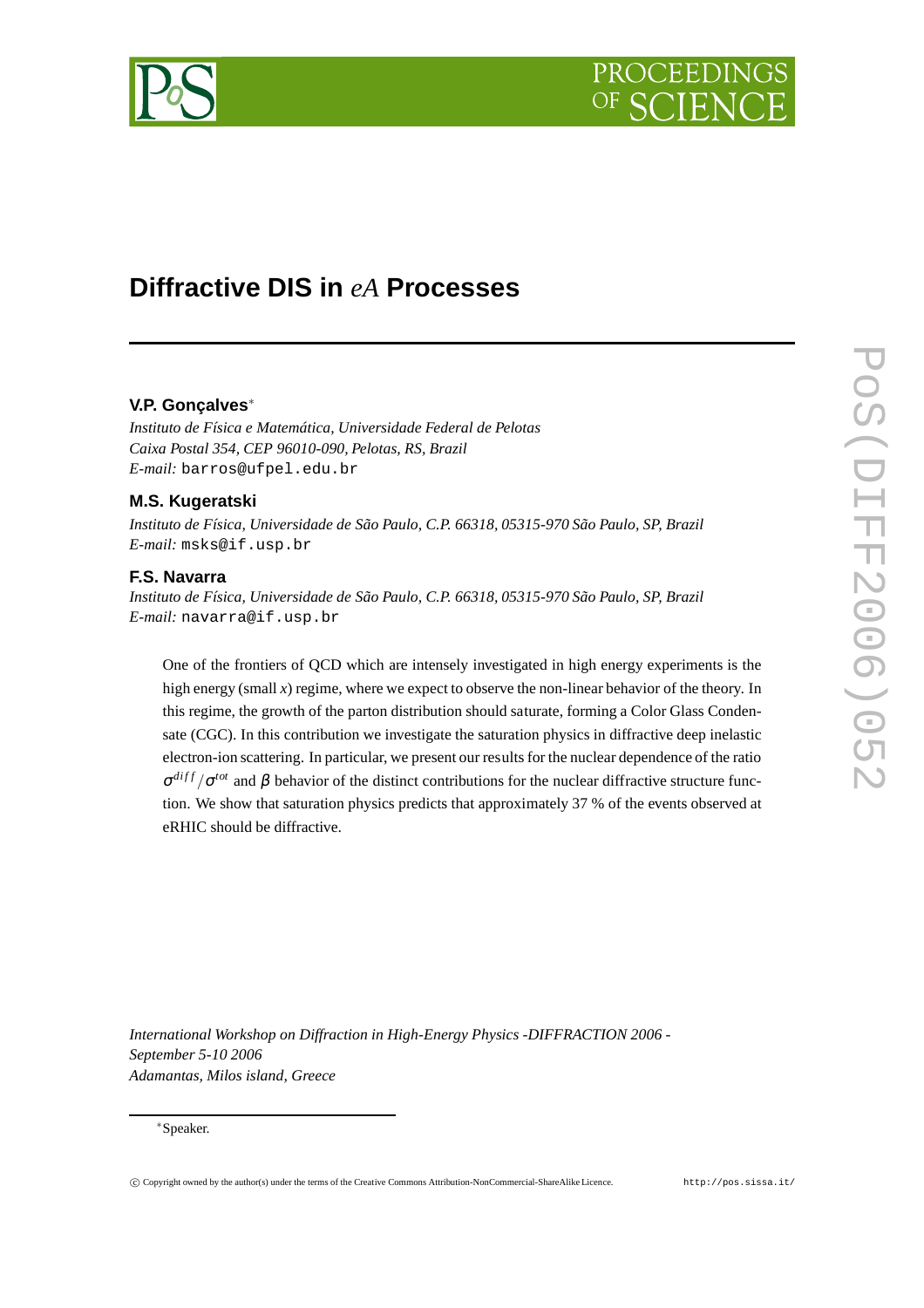#### **1. Introduction**

Significant progress in understanding diffraction has been made at the *ep* collider HERA (See, e.g. Refs. [1, 2, 3]). Currently, there exist many attempts to describe the diffractive part of the deep inelastic cross section within pQCD (See, e.g. Refs. [4, 5, 6, 7]). One of the most successful approaches is the saturation one [4] based on the dipole picture of DIS [8]. It naturally incorporates the description of both inclusive and diffractive events in a common theoretical framework, as the same dipole scattering amplitude enters in the formulation of the inclusive and diffractive cross sections. In the studies of saturation effects in DDIS, non-linear evolution equations for the dipole scattering amplitude have been derived [9, 10, 11], new measurements proposed [12, 13, 14] and the charm contribution estimated [15]. However, as shown in Ref. [5], current data are not yet precise enough, nor do they extend to sufficiently small values of  $x<sub>F</sub>$ , to discriminate between different theoretical approaches.

Other source of information on QCD dynamics at high parton density is due to nuclei which provide high density at comparatively lower energies. This expectation can easily be understood if we assume the empirical parameterization  $Q_s^2 = A^{\frac{1}{3}} \times Q_0^2 (\frac{x_0}{x})^{\lambda}$ , with the parameters  $Q_0^2 = 1.0 \text{ GeV}^2$ ,  $x_0 = 0.267 \times 10^{-4}$  and  $\lambda = 0.253$  as in Ref. [20]. In Fig. 1 we present the *A* and *x* dependence of the saturation scale. We can observe that, while in the proton case we need very small values of *x* to obtain large values of  $Q_s^2$ , in the nuclear case a similar value can be obtained for values of *x* approximately two orders of magnitude greater. Recently, in Ref. [16], we have estimated a set of inclusive observables which could be analyzed in a future electron-ion collider [17]. Our results have demonstrated that the saturation physics cannot be disregarded in the kinematical range of eRHIC. In Ref. [18] we have extended this analyzes for diffractive processes. Our main goal was to understand to what extend the saturation regime of QCD manifests itself in diffractive deep inelastic *eA* scattering. In particular, we have studied the energy and nuclear dependence of the ratio between diffractive and total cross sections ( $\sigma_{diff}/\sigma_{tot}$ ). Moreover, we have made predictions for more detailed diffractive properties, such as those embodied in the diffractive structure function  $F_2^{D(3)}$  $\mathcal{L}_2^{(0)}(Q^2, \beta, x_F)$ . Here we present a brief review of our main results.

#### **2. Basic Formulae**

In the rest frame of the target, the QCD description of DIS at small *x* can be interpreted as a two-step process. The virtual photon (emitted by the incident electron) splits into a  $q\bar{q}$  dipole which subsequently interacts with the target. In the color dipole approach, the total diffractive cross sections take on the following form (See e.g. Refs. [3, 4, 8])

$$
\sigma_{T,L}^D = \int_{-\infty}^0 dt \, e^{B_D t} \left. \frac{d\sigma_{T,L}^D}{dt} \right|_{t=0} = \frac{1}{B_D} \left. \frac{d\sigma_{T,L}^D}{dt} \right|_{t=0} \tag{2.1}
$$

where

$$
\left. \frac{d\sigma_{T,L}^D}{dt} \right|_{t=0} = \frac{1}{16\pi} \int d^2 \mathbf{r} \int_0^1 d\alpha |\Psi_{T,L}(\alpha, \mathbf{r})|^2 \sigma_{dip}^2(x, r^2) , \qquad (2.2)
$$

and we have assumed a factorizable dependence on  $t$  with diffractive slope  $B_D$ .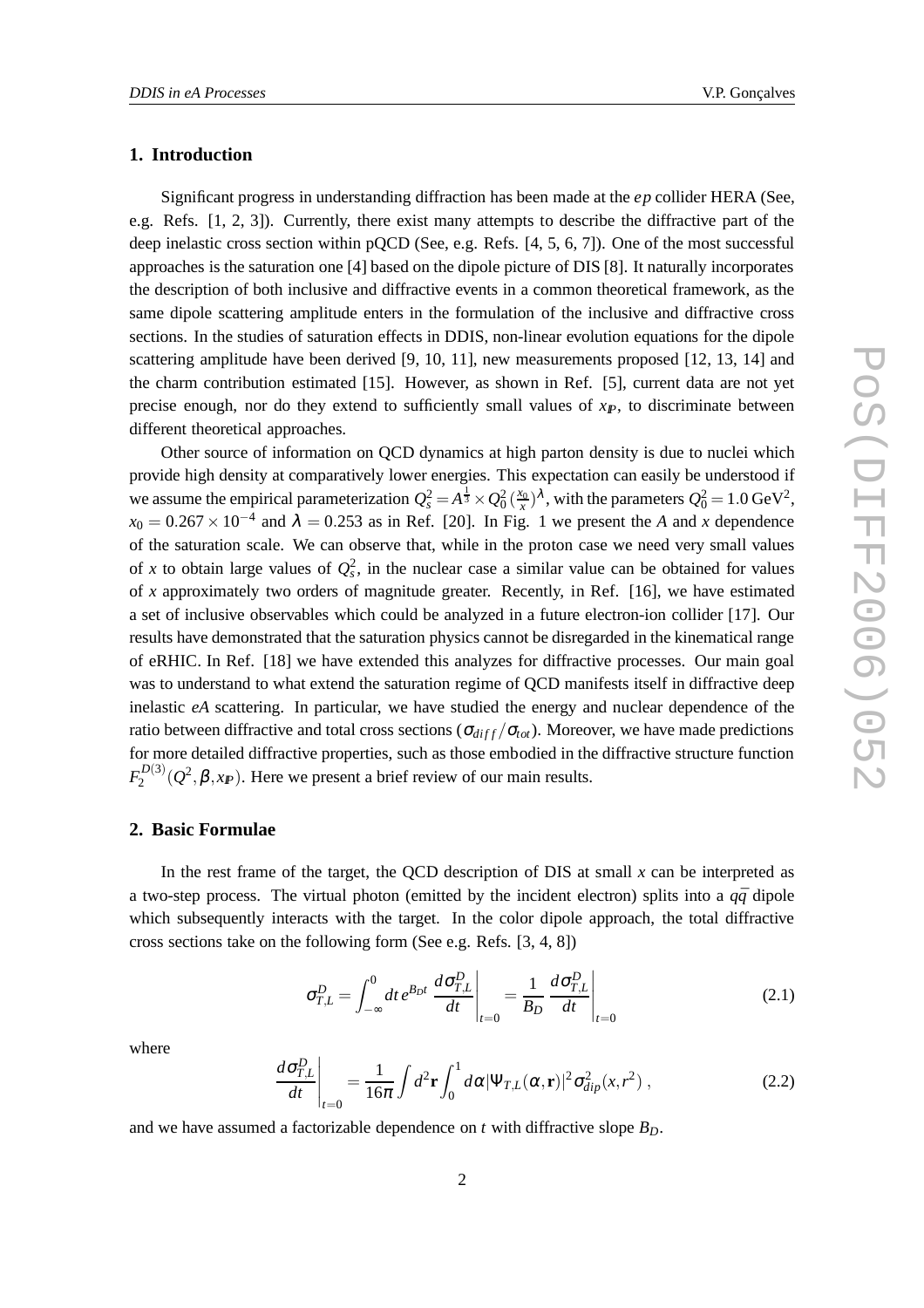

**Figure 1:** Saturation scale for different values of *A* and *x*.

The diffractive process can be analyzed in more detail studying the behavior of the diffractive structure function  $F_2^{D(3)}$  $\mathcal{L}_2^{(2)}(\mathcal{Q}^2, \beta, x_F)$ . In Refs. [4, 8] the authors have derived expressions for  $F_2^{(2)}$ 2 directly in the transverse momentum space and then transformed to impact parameter space where the dipole approach can be applied. Following Ref. [4] we assume that the diffractive structure function is given by

$$
F_2^{D(3)}(Q^2, \beta, x_F) = F_{q\bar{q},L}^D + F_{q\bar{q},T}^D + F_{q\bar{q}g,T}^D
$$
\n(2.3)

where *T* and *L* refer to the polarization of the virtual photon. For the  $q\bar{q}g$  contribution only the transverse polarization is considered, since the longitudinal counterpart has no leading logarithm in  $Q^2$ . The computation of the different contributions was made in Refs. [4, 8, 21] and here we quote only the final results:

$$
x_{I\!\!P} F_{q\bar{q},L}^D(Q^2, \beta, x_{I\!\!P}) = \frac{3Q^6}{32\pi^4 \beta B_D} \sum_f e_f^2 2 \int_{\alpha_0}^{1/2} d\alpha \alpha^3 (1-\alpha)^3 \Phi_0,
$$
 (2.4)

$$
x_{I\!\!P} F_{q\bar{q},T}^D(Q^2, \beta, x_{I\!\!P}) = \frac{3Q^4}{128\pi^4 \beta B_D} \sum_f e_f^2 2 \int_{\alpha_0}^{1/2} d\alpha \alpha (1-\alpha) \left\{ \varepsilon^2 [\alpha^2 + (1-\alpha)^2] \Phi_1 + m_f^2 \Phi_0 \right\} (2.5)
$$

where the lower limit of the integral over  $\alpha$  is given by  $\alpha_0 = \frac{1}{2}$ 2  $\sqrt{ }$ 1− <sup>1</sup>  $1-\frac{4m_f^2}{M_X^2}$  $\setminus$ and we have introduced the auxiliary functions [5]:

$$
\Phi_{0,1} \equiv \left( \int_0^\infty r dr K_{0,1}(\varepsilon r) \sigma_{dip}(x_{I\!\!P}, r) J_{0,1}(kr) \right)^2.
$$
 (2.6)

For the  $q\bar{q}g$  contribution we have [21, 4, 22]

$$
x_{I\!\!P} F^D_{q\bar{q}g,T}(Q^2, \beta, x_{I\!\!P}) = \frac{81\beta\alpha_S}{512\pi^5 B_D} \sum_f e_f^2 \int_\beta^1 \frac{\mathrm{d}z}{(1-z)^3} \left[ \left( 1 - \frac{\beta}{z} \right)^2 + \left( \frac{\beta}{z} \right)^2 \right] \tag{2.7}
$$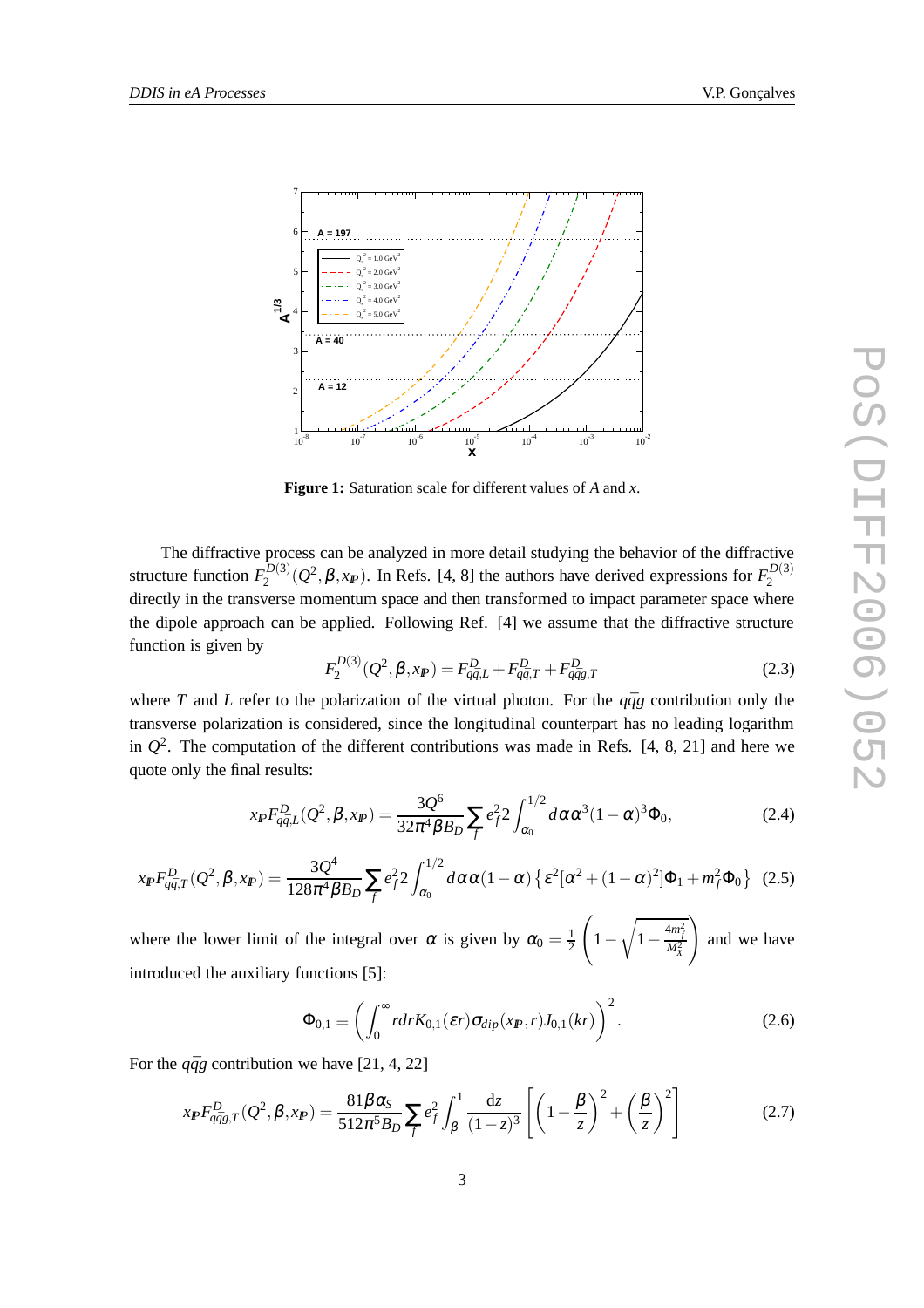$$
\times \int_0^{(1-z)Q^2} dk_t^2 \ln \left( \frac{(1-z)Q^2}{k_t^2} \right) \left[ \int_0^{\infty} u du \sigma_{dip}(u/k_t,x_{I\!\!P}) K_2 \left( \sqrt{\frac{z}{1-z}u^2} \right) J_2(u) \right]^2.
$$

We use the standard notation for the variables  $\beta = Q^2/(M_X^2 + Q^2)$ ,  $x_F = (M_X^2 + Q^2)/(W^2 + Q^2)$ and  $x = Q^2/(W^2 + Q^2) = \beta x_F$ , where  $M_X$  is the invariant mass of the diffractive system and *W* the total energy of the  $\gamma^* p$  (or  $\gamma^* A$ ). When extending (2.4), (2.5) and (2.7) to the nuclear case we need to change the slope to the nuclear slope parameter,  $B_A$ . In what follows we assume that  $B_A$  may be approximated by  $B_A = \frac{R_A^2}{4}$ , where  $R_A$  is given by  $R_A = 1.2A^{1/3}$  fm [23].

In the color dipole approach the behavior of the diffractive cross sections, as well as the diffractive structure functions, is strongly dependent on the dipole cross section, which is determined by the QCD dynamics. Consequently, in the dipole picture the inclusion of saturation physics is quite transparent and straightforward, as the dipole cross section is closely related to the solution of the QCD non-linear evolution equations (For recent reviews see, e.g. Refs. [24, 25])

$$
\sigma_{dip}(x,r) = 2 \int d^2b \mathcal{N}(x,r,b) , \qquad (2.8)
$$

where  $\mathcal N$  is the quark dipole-target forward scattering amplitude for a given impact parameter *b* which encodes all the information about the hadronic scattering, and thus about the non-linear and quantum effects in the hadron wave function. In what follows we will disregard the impact parameter dependence  $[\sigma_{dip} = \sigma_0 \mathcal{N}(x, r)]$  and consider the phenomenological model proposed in Ref. [20], in which a parameterization of  $\mathcal{N}(x,r)$  was constructed so as to reproduce two limits analytically under control: the solution of the BFKL equation for small dipole sizes,  $r \ll 1/Q_s(x)$ , and the Levin-Tuchin law [26] for larger ones,  $r \gg 1/Q_s(x)$ . Here,  $Q_s$  denotes the saturation momentum scale, which is the basic quantity characterizing the saturation effects, being related to a critical transverse size for the unitarization of the cross section, and is an increasing function of the energy  $[Q_s^2 = Q_0^2(\frac{x_0}{x})^{\lambda}]$ . Following Ref. [16], we generalize the IIM model for nuclear collisions assuming the following basic transformations:  $\sigma_0 \to \sigma_0^A = A^{\frac{2}{3}} \times \sigma_0$  and  $Q_s^2(x) \to Q_{s,A}^2 =$  $A^{\frac{1}{3}} \times Q_s^2(x)$ . As already emphasized in that reference, more sophisticated generalizations for the nuclear case are possible. However, as our goal in Ref. [18] was to obtain a first estimate of the saturation effects in these processes, our choice was to consider a simplified model which introduces a minimal set of assumptions.

#### **3. Results**

We now present a qualitative analysis of the *A* and energy dependence of the ratio  $\sigma_{diff}/\sigma_{tot}$ using the IIM model generalized for nuclear targets. Following Ref. [4] and assuming that <sup>σ</sup>*dip* in the saturation regime can be approximated by  $\sigma_0$ , the transverse part of the inclusive and diffractive cross sections, in the kinematical range where  $Q^2 > Q_s^2$ , can be expressed as

$$
\sigma_T \approx \int_0^{4/Q^2} \frac{dr^2}{r^2} \sigma_0 \left[ \frac{r^2 Q_s^2}{4} \right]^{k_{eff}} + \int_{\frac{4}{Q^2}}^{\frac{4}{Q^2}} \frac{dr^2}{r^2} \left( \frac{1}{Q^2 r^2} \right) \sigma_0 \left[ \frac{r^2 Q_s^2}{4} \right]^{k_{eff}} + \int_{4/Q_s^2}^{\infty} \frac{dr^2}{r^2} \left( \frac{1}{Q^2 r^2} \right) \sigma_0 \tag{3.1}
$$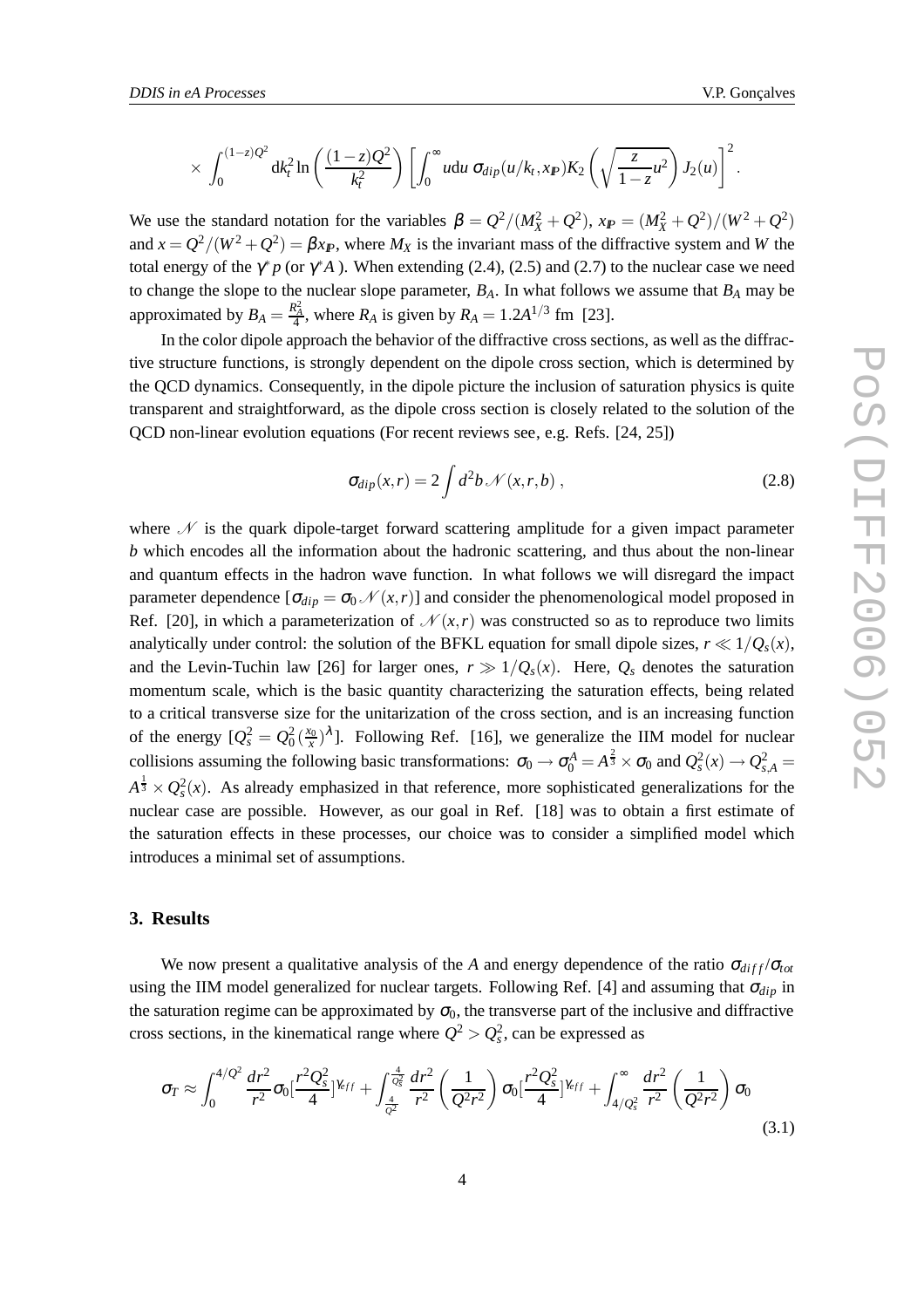

**Figure 2:** The ratio between the diffractive and total cross section as a function of *W* for different values of *A* and  $Q^2$ .

and

$$
\sigma_T^D \approx \frac{1}{B_A} \left[ \int_0^{4/Q^2} \frac{dr^2}{r^2} \sigma_0^2 \left[ \frac{r^2 Q_s^2}{4} \right]^{2\gamma_{eff}} + \int_{\frac{4}{Q^2}}^{\frac{4}{Q^2}} \frac{dr^2}{r^2} \left( \frac{1}{Q^2 r^2} \right) \sigma_0^2 \left[ \frac{r^2 Q_s^2}{4} \right]^{2\gamma_{eff}} + \int_{4/Q_s^2}^{\infty} \frac{dr^2}{r^2} \left( \frac{1}{Q^2 r^2} \right) \sigma_0^2 \right].
$$
\n(3.2)

In order to obtain an approximated expression for the ratio we will disregard the *r*-dependence of the effective anomalous dimension, i.e.  $\gamma_{eff} = \gamma =$  cte. In this case, we obtain  $\sigma_{diff}/\sigma_{tot} \approx$  $\left[\frac{Q_s^2}{Q^2}\right]^{1-\gamma}$ . Assuming  $\gamma = 0.84$ , as in Ref. [20], we predict that the ratio decreases with the photon virtuality and presents a weak energy dependence. However, analyzing the *A*-dependence, we expect a growth of approximately 30 % when we increase *A* from 2 to 197. In the kinematical range where  $Q^2 < Q_s^2$  the ratio of cross sections presents a similar behavior. The main difference is that in the asymptotic regime of very large energies the cross section for diffraction reaches the black disk limit of 50% of the total cross section. In Fig. 2 we show the ratio  $\sigma_{diff}/\sigma_{tot}$  as a function of *W* for different values of *A* and  $Q^2$ . The black disk limit,  $\sigma_{diff}/\sigma_{tot} = 1/2$ , is also presented in the figure. We can see that the ratio depends weakly on *W* but is strongly suppressed for increasing  $Q<sup>2</sup>$ . This suggests that in the deep perturbative region, diffraction is more suppressed. This same behavior was observed in diffractive *ep* data [19]. Moreover, the energy dependence of the ratio is remarkably flat, increasing with *A*, becoming 37 % (30 %) larger for gold in comparison to proton (deuteron). The appearance of a large rapidity gap in 37 % of all *eA* scattering events would be a striking confirmation of the saturation picture.

In Fig. 3 we show our predictions for the diffractive structure functions  $x_{I\!\!P} F_2^{D(3)}$  $\mathcal{L}^{D(3)}_{2}(x_{I\!\!P},\beta, Q^{2})$ as a function of  $\beta$  and different nuclei. We can see that the normalization of  $x_{I\!\!P} F_2^{D(3)}$  $i^{D(3)}_2$  is strongly reduced increasing the atomic number. Moreover, although the photon wavefunction determines the general structure of the  $\beta$ -spectrum [4, 21], the  $q\bar{q}g$  component, which dominates the region of small β, has its behavior modified by saturation effects and changes the behavior of  $x_{I\!\!P}F_2^{D(3)}$  $2^{D(3)}$  in this region. Moreover, the diffractive structure function becomes almost flat at intermediate values of β and large *A*. Finally, we can observe that another interesting feature of diffraction off nuclear targets emerges, namely, the relative reduction of the  $q\bar{q}g$  component with respect to the  $q\bar{q}$  one.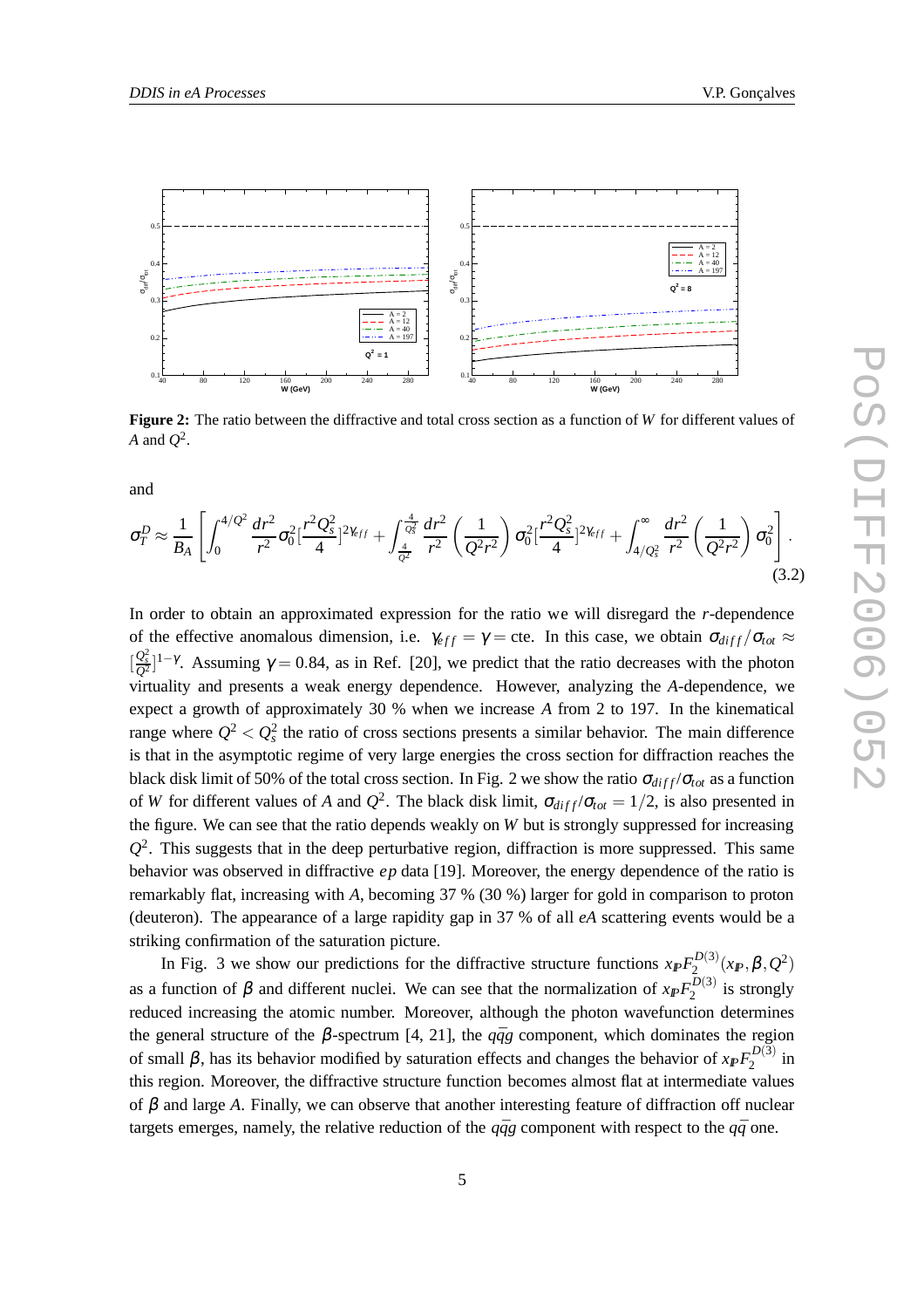

**Figure 3:** Diffractive structure function  $F_2^{D(3)}$  $2^{2(3)}$  as a function of  $\beta$  and distinct nuclei. The transverse and  $q\bar{q}g$ components of the diffractive structure function are explicitly presented.

#### **4. Summary**

Diffractive physics in nuclear DIS experiments could be studied at the electron-ion collider eRHIC. Hence it is interesting to extend the current *ep* predictions to the corresponding energy and targets which will be available in this collider. In this contribution we have presented a brief review of the main results obtained in Ref. [18], where we addressed nuclear diffractive DIS and compute observable quantities like  $\sigma_{diff}/\sigma_{tot}$  and  $F_2^{D(3)}$  $i<sub>2</sub><sup>(3)</sup>$  in the dipole picture. In particular, we have investigated the potential of *eA* collisions as a tool for revealing the details of the saturation regime. Since  $\sigma_{diff}$  is proportional to  $\sigma_{dip}^2$ , diffractive processes are expected to be particularly sensitive to saturation effects. Moreover, due to the highly non-trivial *A* dependence of  $\sigma_{div}$ , diffraction off nuclear targets is even more sensitive to non-linear effects. Using well established definitions of  $\sigma_{diff}$  and  $F_2^{D(3)}$  $2^{D(3)}$  and a recent and successful parametrization of  $\sigma_{dip}$ , we have studied observables which may serve as signatures of the Color Glass Condensate. Without adjusting any parameter, we have found that the ratio  $\sigma_{diff}/\sigma_{tot}$  is a very flat function of the center-of-mass energy *W*, in good agreement with existing HERA data. Extending the calculation to nuclear targets, we have shown that this ratio remains flat and increases with the atomic number. At larger nuclei we predict that approximately 37 % of the events observed at eRHIC should be diffractive.

#### **Acknowledgments**

VPG would like to thank the organizers of Diffraction 2006 for invitation. This work was partially financed by the Brazilian funding agencies CNPq, FAPESP and FAPERGS.

#### **References**

- [1] M. Wusthoff and A. D. Martin, J. Phys. G **25** (1999) R309
- [2] A. Hebecker, Phys. Rept. **331** (2000) 1
- [3] V. Barone and E. Predazzi, *High-Energy Particle Diffraction*, Springer-Verlag, Berlin Heidelberg, (2002).